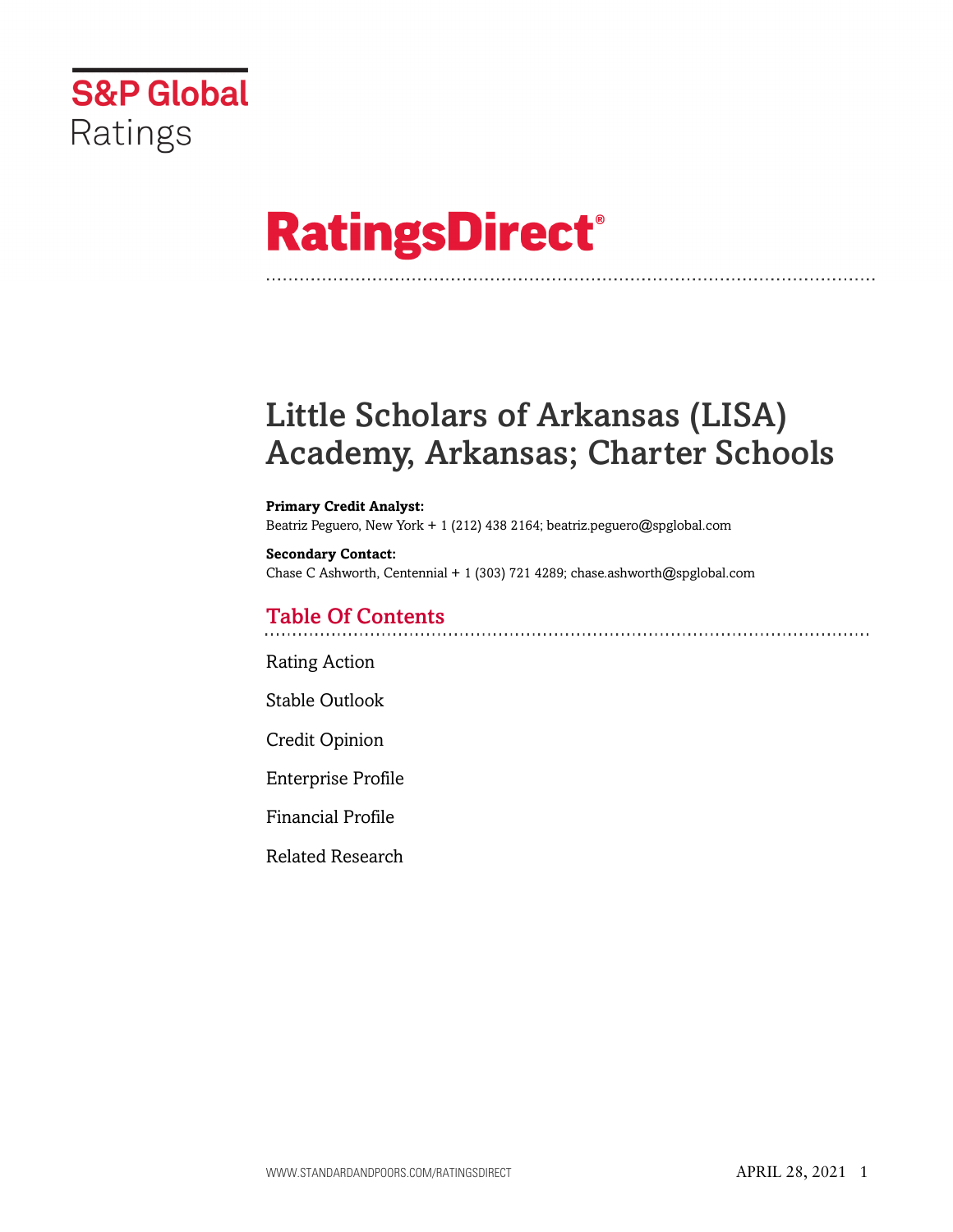# Little Scholars of Arkansas (LISA) Academy, Arkansas; Charter Schools

| <b>Credit Profile</b> |            |            |
|-----------------------|------------|------------|
| ICR ser 2021          |            |            |
| Long Term Rating      | BB+/Stable | <b>New</b> |
|                       |            |            |

# <span id="page-1-0"></span>Rating Action

S&P Global Ratings assigned its 'BB+' issuer credit rating (ICR) to Little Scholars of Arkansas (LISA) Academy, Ark. The outlook is stable.

An ICR reflects an obligor's general creditworthiness, focusing on its capacity and willingness to meet financial commitments when they come due. It does not apply to any specific financial obligation because it does not take into account the obligation's nature and provision; standing in bankruptcy; or liquidation, statutory preferences, or legality and enforceability.

In fiscal year 2021, LISA Academy, via Little Scholars of Arkansas, LLC, a single-purpose entity, intends to enter into a loan agreement of approximately \$15.041 million with the Equitable Facilities Fund (EFF) to provide financing for the acquisition of two of LISA Academy's existing leased facilities, as well as issuance costs. Based on current expectations, the EFF financing will be structured as a 35-year loan with level debt service payments and total proceeds of approximately \$18.449 million, including a \$1.352 million reoffering premium. Total pro forma debt is \$46.294 million, which includes 2010 Q, Y, and Z bonds as well as 2018 A and B bonds, in addition to a \$1.62 million bank note. The note payable has a fixed interest rate of 3.29% and matures in 2026. This loan could become accelerated in an event of default. We believe the school has sufficient liquidity to cover this contingency, as the school's unrestricted cash position of \$7.56 million, as of year-end 2020, exceeds the bank note's balance. The outstanding pro forma debt is a general obligation (GO) of LISA Academy, secured by a pledge of all revenues of the network and mortgages on its owned facilities.

Following the COVID-19 outbreak, LISA Academy transitioned to online instruction. LISA Academy made additional investments over the summer to ensure that all families had access to Chromebooks or hotspots as necessary. After surveying families, LISA began the school year on time using a hybrid approach of 60% in person and 40% online. The school continues to monitor relevant health and safety guidelines and adjust plans as necessary.

Despite uncertainty regarding the duration and extent of the effect of the COVID-19 pandemic, funding in Arkansas continued without delay for fiscal 2020, with a modest increase in per-pupil funding for fiscal 2021. LISA Academy has been allocated approximately \$687,000 in Coronavirus Aid, Relief, and Economic Security (CARES) Act funding for COVID-19-related expenses, with the funds functioning as a grant to schools to offset pandemic-related costs. We understand LISA Academy expects to receive additional funds from the recently passed Coronavirus Response and Relief Supplemental Appropriations (CRRSA) Act and will monitor details on amount and timing as they become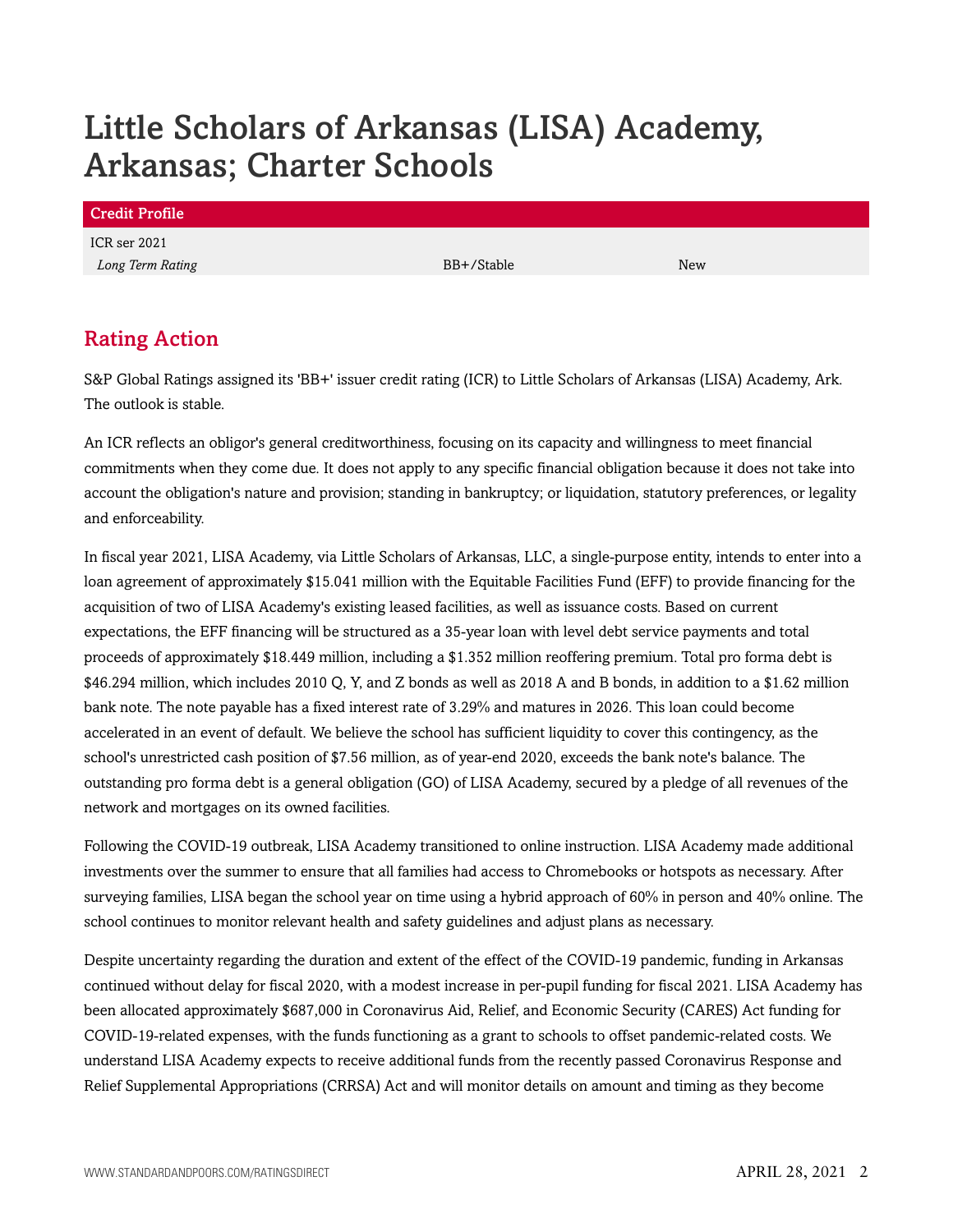available.

# Credit overview

We assessed LISA Academy's enterprise profile as adequate, reflecting a good demand with consistent enrollment growth, very healthy waitlist of over 100% enrollment, a history of successful charter renewals, and a proactive management team, which offset transition risk associated with continued growth plans. We assessed its financial profile as vulnerable, with below 1x pro forma maximum annual debt service (MADS) coverage, sufficient liquidity, and a moderately high, but manageable, debt burden. We believe that, combined, these credit factors lead to an anchor rating of 'bb'. As our criteria indicate, the final rating can be within one notch of the anchor rating level. In our opinion, the final 'BB+' rating on LISA Academy better reflects the organization's sound market position, successful track record of growth, and unrestricted reserves in line with the 'BB+' rating level.

The rating also reflects our view of LISA Academy's:

- Growing enrollment and excellent demand, reflected by a waitlist that is over 55% of enrollment and good student retention;
- Sufficient unrestricted reserves with about 103 days' cash on hand as of fiscal 2020 year-end and steady liquidity expected for the near term; and
- History of successful charter renewals, with recent approval to open a K-12 grade campus in Rogers, Arkansas in the 2022-23 school year and increased enrollment cap by 950 students.

Offsetting credit factors, in our view, include LISA Academy's:

- Modest operating results, with weak pro forma lease-adjusted MADS coverage for the rating level, though our calculation is somewhat conservative as it incorporates future lease expenses without the benefit of the additional revenues expected growth will provide;
- Potential for additional financing or lease needs, given longer-term expansion discussions; and
- The inherent uncertainty associated with charter renewals, given that the final maturity on the bonds exceeds the length of the existing charter.

The stable outlook reflects our expectation that LISA Academy will build its operations to support sufficient MADS coverage, sustain liquidity, and a moderating debt burden, while successfully meeting enrollment growth projections over time.

LISA Academy opened in fall 2004 and served 163 middle school students (6th to 8th grade) in its first year. The school was established by a group of educators and university academicians who are passionate about the way children approach math and science. Since its founding, LISA Academy has placed an emphasis on its science, technology, engineering, and mathematics (STEM) college preparatory curriculum, intervention programs, student and teacher diversity, and STEM competitive teams. It currently operates seven schools, with total enrollment of 3,293 in the 2020-2021 school year. LISA Academy plans to open a hybrid school system for up to 1,050 students to enroll in kindergarten through 12th grade in fall 2021 and the Rogers campus for up to 950 students to enroll in kindergarten through 12th grade in fall 2022. The school is authorized by the Arkansas State Board of Education, with an enrollment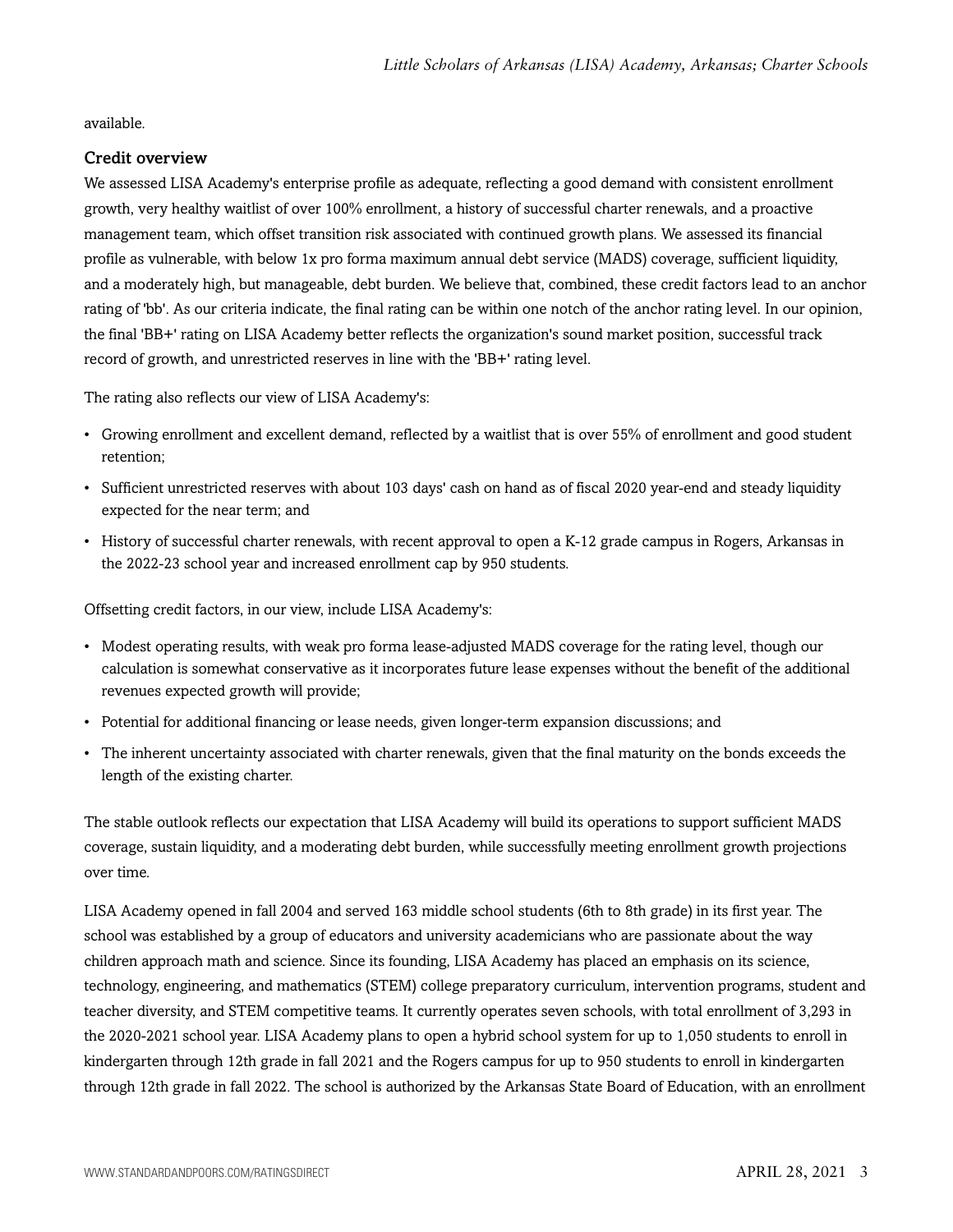#### cap of 4,382.

## Environmental, social, and governance factors

We view the risks posed by COVID-19 to public health and safety as an elevated social risk for all charter schools under our environmental, social, and governance (ESG) factors. We believe the social risk is mitigated for LISA Academy because of its enrollment, and per-pupil funding has continued to grow despite the pandemic. Despite the elevated social risk, we believe the school's environmental and governance risks are in line with our view of the sector.

# <span id="page-3-0"></span>Stable Outlook

# Downside scenario

We could consider a negative rating action should LISA Academy fail to meet its enrollment targets, MADS coverage weakens, or liquidity declines significantly from current levels. Though not currently planned, we would view any significant additional debt negatively. Any further potential unforeseen pressures from the pandemic that might cause material weakening of the school's demand, finances, or its trajectory may also result in a negative rating action.

# Upside scenario

Although unlikely given management's plans to continue expanding over the medium term, we could consider a positive rating action if LISA Academy successfully executes its expansion plans with significantly improved lease-adjusted MADS coverage, along with continued growth in liquidity and a moderating debt burden.

# <span id="page-3-2"></span><span id="page-3-1"></span>Credit Opinion

# Enterprise Profile

## Economic fundamentals

LISA Academy operates from five separate campus locations in Little Rock, North Little Rock, Sherwood, and Springdale cities in Arkansas, with a majority of its students drawn from Pulaski County. The county's minor population size is significant, at about 120,000, but is projected to decline by approximately 3.5% over the next five years.

## Industry risk

Industry risk addresses the charter school sector's overall cyclicality and competitive risk and growth by applying various stress scenarios and evaluating barriers to entry, levels, and trends of profitability, substitution risk, and growth trends observed in the industry. We believe the charter school sector represents a moderately high credit risk when compared with other industries and sectors.

## Market position

We view LISA Academy's enrollment and demand profile as sound, supported by consistent enrollment growth in recent years, healthy waitlist solid student retention, and good academics compared with local public schools. Enrollment has grown by over 50%, from 2,218 students in fall 2017 to 3,293 for the 2020-2021 school year. Growth in recent years reflects the addition of grades at several school locations and the openings of the Springdale Campus in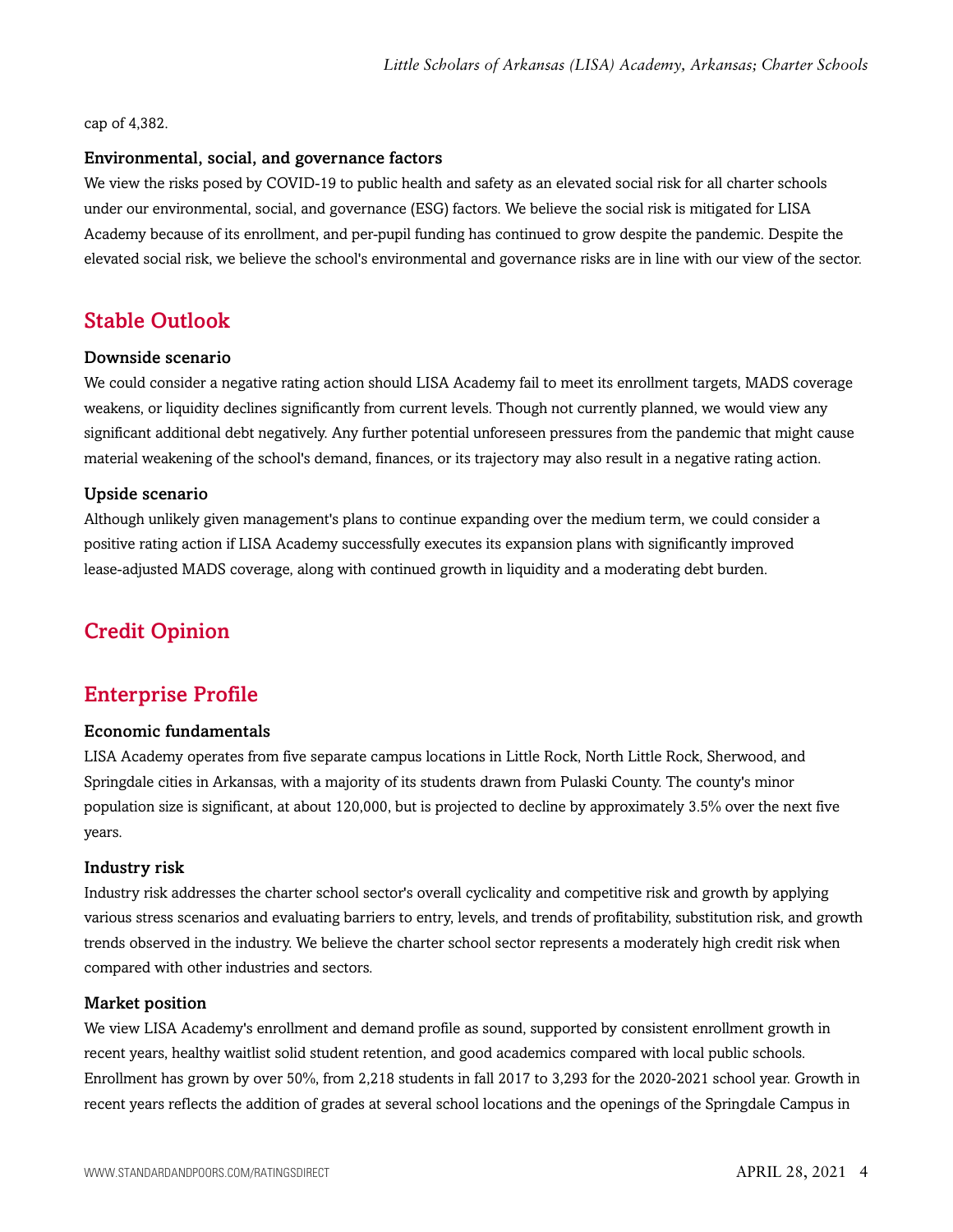fall 2019 and Markham campus in fall 2020. LISA Academy's current strategy is to increase enrollment to just over 3,900 by fall 2024 by continuing to increase enrollment at its current campuses, in addition to the opening of a hybrid school in fall 2021, with capacity of up to 1,050 students and two additional campuses, Rogers-Bentonville Elementary and Rogers-Bentonville Middle School, in fall 2022. In our view, these growth expectations are reasonable, given LISA Academy's ability to historically meet or surpass enrollment targets, and its record of solid student retention.

LISA Academy operates from five separate campus locations in the Arkansas cities of Little Rock, North Little Rock, Sherwood, and Springdale. LISA Academy West schools (elementary, middle, and high school) are all located in Little Rock. LISA Academy North schools (elementary, middle, and high school) are located in North Little Rock and Sherwood, northeast of Little Rock and across the Arkansas River. The newest campus, LISA Springdale, is about 200 miles northwest of Little Rock. Currently, the LISA Academy North buildings are owned, while the remaining four locations are leased. The LISA Academy West High School and LISA Academy Springdale locations are currently leased from KLS Leasing, LLC; the EFF loan will finance the purchase of these two buildings. Once this financing is complete. LISA Academy will only have the remaining two campuses leased; however, it is planning on adding two new leases in fall 2022 with the opening of the Rogers-Bentonville locations. These leases have been included in our pro forma calculations. LISA Academy's current and planned facilities can fully support the network's expected enrollment growth.

Based on historical testing outcomes, overall academic performance tends to vary from campus to campus. LISA Academy North was the network's highest-performing campus, outperforming its host district and state in all but two grades in both English language arts (ELA) and math. LISA Academy West has overall outperformed the district and is improving to meet state proficiency rates. However, when compared with the subgroup of economically disadvantaged students, LISA Academy performs well relative to its neighboring schools, supporting the school's healthy demand. LISA Academy Springdale does not have annual testing data available, as the school launched in 2019-2020 and no state testing was performed in 2020. Overall performance has generally indicated improvement over time as students stay with LISA Academy and advance through the grades. Since its founding, LISA Academy has had an emphasis on STEM college preparatory curriculum, intervention programs, student and teacher diversity, and STEM competitive teams.

The Charter Authorizing Panel of the Arkansas Department of Education provides academic and financial oversight as the school's charter authorizer. The department granted the school's initial charter in 2004. The charter was renewed in 2007 for five years and again in 2012 for five years. LISA Academy's charter was renewed in 2016 for a period of 13 years beginning in July 2017; at the time, this was the longest charter renewal ever granted by the Arkansas State Board of Education. Based on our discussion with the authorizer, the authorizer reports an excellent working relationship with LISA Academy and did not note any concerns with governance, academics, compliance, or finances. The statutory framework assessment reflects our opinion that, while there may be some areas of risk, the framework is not likely to impair LISA Academy's future ability to pay debt service, unless state funding is materially impaired and weakens financial metrics.

## Management and governance

In our view, LISA Academy's senior leadership team is experienced, sophisticated, and knowledgeable, providing a solid foundation of oversight for the organization. We believe the school is led by a highly capable and dedicated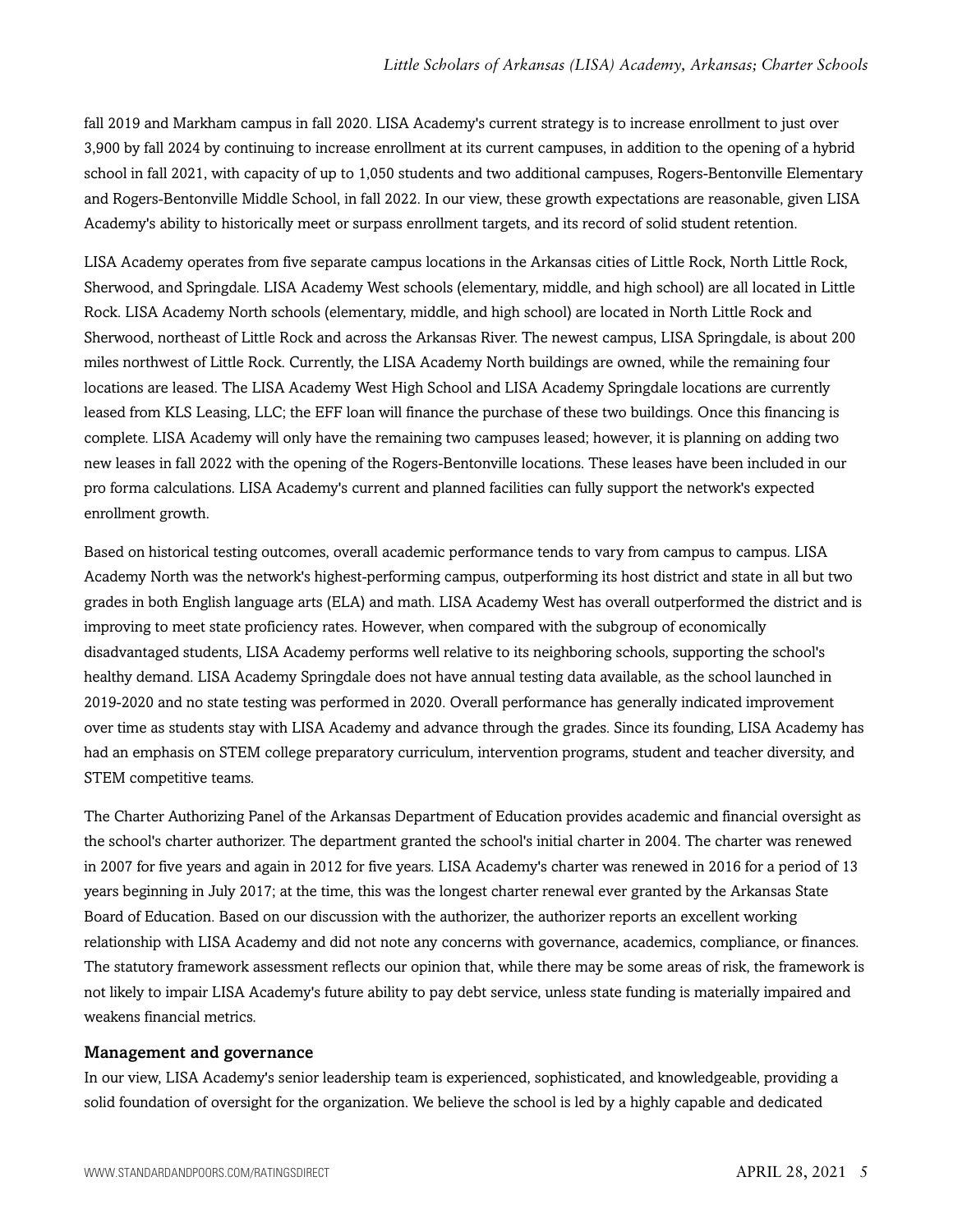CEO/superintendent, with support provided by an active leadership team, including experienced individuals in key roles. In April 2020, management hired a new chief financial officer (CFO). The expertise and tenure of management has added to the success of the schools' operations and demand over time.

Additional oversight is provided by an active five-member independent board of trustees, and consists of individuals with diverse backgrounds in education, finance, medicine, and law. The board also represents individuals with solid presences in the local community, which we believe provides stability for the network's demand and operations. We understand that the organization expects to engage in continued strategic planning efforts to continue expanding, which may include discussion around adding members to the board as the network continues to grow. In our view, management has been prudent in terms of prior growth and facilities planning, and we expect any future expansion would be handled similarly.

# <span id="page-5-0"></span>Financial Profile

# Financial performance

LISA Academy has had a history of modest operating surpluses in recent years. In fiscal 2020, the school reported a surplus of \$1.12 million, or 3.9%. This translates to a relatively weak pro forma lease-adjusted MADS coverage of approximately 0.9x. Despite coverage being low for rating category medians, we recognize this is a very conservative calculation, as pro forma MADS includes future lease expenses for the two campuses opening in fall 2022 without the benefit of the corresponding enrollment. We expect that as the academy continues to execute its expansion plans, and gets students in seats, continued healthy operations will bolster current ratios and coverage will improve over time.

Fiscal 2021 performance is expected to be positive, with a surplus that is modest but better than previously anticipated. Management originally budgeted for a slight deficit, based on conservative funding expectations going into the fiscal year. However, with careful expense planning, coupled with support from the CARES Act and other grants, they are now expecting a surplus. We expect LISA Academy will maintain positive performance in the near term, with an overall operational profile consistent with the rating level as the organization grows into its current financing plans. Based on the state's initial budget proposal, we do not expect per-pupil funding to be pressured, but should funding be pressured over time, management has a history of budgeting conservatively and outperforming expectations, which speaks to its operational flexibility, should it be needed.

## Liquidity and financial flexibility

We consider the academy's balance sheet to be a credit strength. The academy has historically maintained a good liquidity position for the rating level, though days' cash on hand dipped in fiscal 2020, to about 103 days' cash on hand from 126 days in fiscal 2019. This is largely due to an increase in expense base as the school has grown significantly over the last two years. The school added about \$1 million to its unrestricted cash reserves in fiscal 2020, growing reserves to \$7.562 million. LISA Academy's pro forma cash-to-debt metrics are good for the rating, at 27%, based on fiscal 2020 performance. The organization's current unrestricted reserves provide some cushion to weather uncertainty related to the pandemic and the potential for future funding cuts. Overall, we expect LISA Academy will maintain sufficient liquidity for the rating level.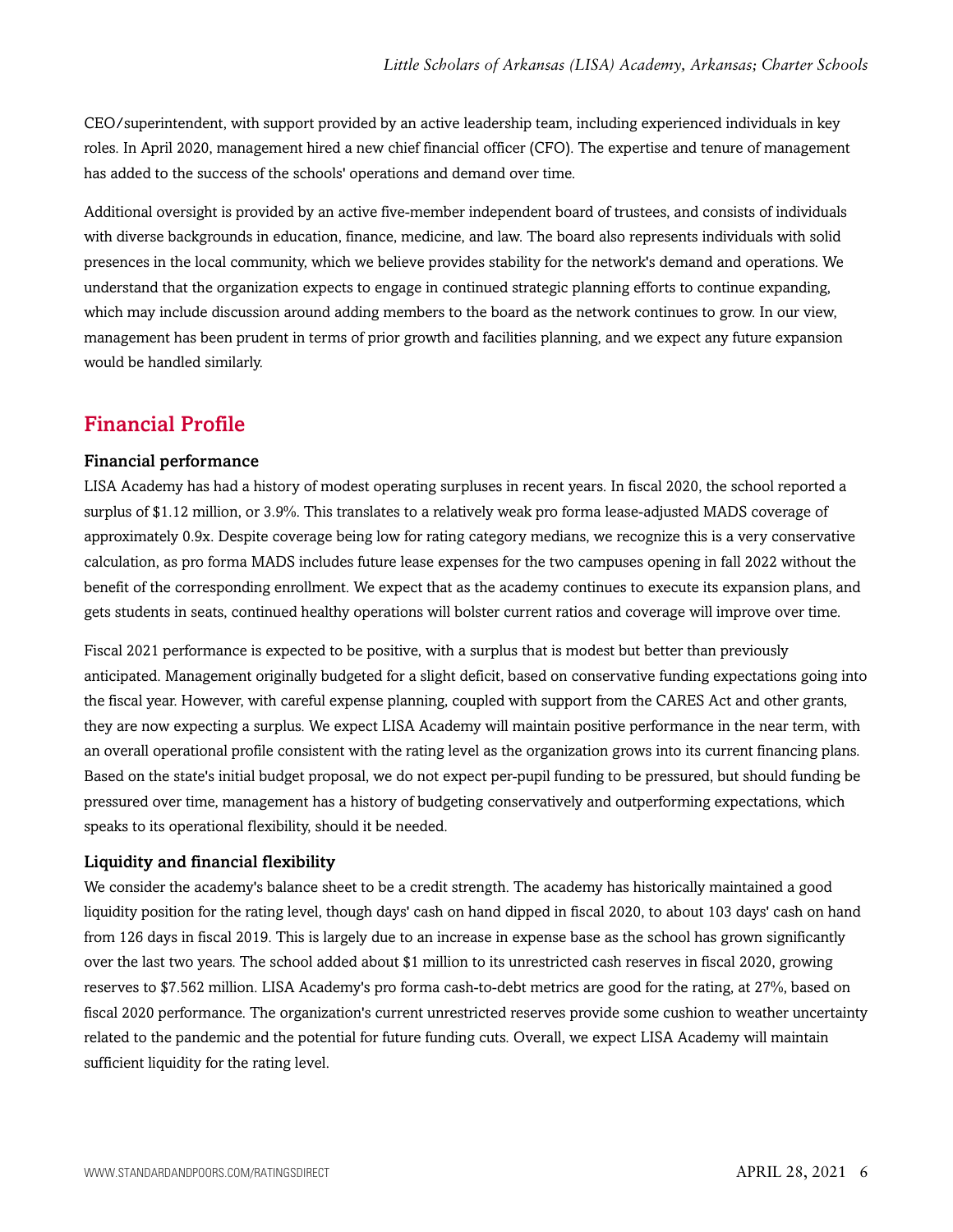# Debt burden

Our view of the rating accounts for the academy's near-term debt plans. We understand that LISA Academy is in the process of acquiring a \$17 million loan with the EFF. Post-issuance, LISA Academy will have \$46,294 million in debt outstanding, with pro forma lease-adjusted MADS of about \$4.6 million. Our rating reflects the assumption of the EFF loan closing in the near term. However, if these plans do not materialize, we would assess the effect on the credit profile accordingly.

LISA Academy's pro forma lease-adjusted MADS burden is what we consider elevated, at 16.0% of fiscal 2020 total revenues. The academy's pro forma debt per student is approximately \$16,376 per student, based on fall 2020 enrollment; this is in line with similarly rated peers. The organization's pro forma debt-to-capitalization ratio is also relatively high, at 76.8%. We believe that the network has limited flexibility at the current rating for additional debt without a commensurate increase in revenue. We expect that management will continue to be prudent in its management of debt and expansion plans.

Benefits for certified employees are provided through the Arkansas Teachers Retirement System (ATRS). ATRS' Pension fund ratio was at 80.96% as of fiscal 2020, which we consider well-funded. The academy's contribution was \$1.9 million in fiscal 2020. We do not believe the potential for increased contributions is likely to result in budget stress for LISA Academy during the outlook period, given that its total pension contribution translates to 6.9% of total expenses, which we view as currently manageable.

# Financial policies

LISA Academy meets standard annual disclosure requirements. Audits are timely and sufficiently transparent, with no material or significant deficiencies in auditor findings. The network maintains an internal target of days' cash on hand for operating purposes and an informal approach to risk management, with insurance coverage for key areas. No investment policy exists, typical for its charter peers, but the network has no aggressive investments. The financial policies assessment reflects our opinion that, while there may be some areas of risk, the network's overall financial policies are not likely to impair its future ability to pay debt service. Our analysis of financial policies includes a review of the network's financial reporting and disclosure, investment allocation and liquidity, debt profile, contingent liabilities, and legal structure, and a comparison of these policies with those of similar schools.

| LISA Academy--Enterprise And Financial Statistics |       |                        |        |        |        |            |  |
|---------------------------------------------------|-------|------------------------|--------|--------|--------|------------|--|
|                                                   |       | --Fiscal year ended -- |        |        |        |            |  |
|                                                   | 2021  | 2020                   | 2019   | 2018   | 2017   | 2019       |  |
| Enrollment                                        |       |                        |        |        |        |            |  |
| Total headcount                                   | 3,293 | 2,827                  | 2,218  | 2,158  | N.A.   | 909        |  |
| Total waiting list                                | 3,381 | 1,563                  | 2,068  | N.A.   | N.A.   | <b>MNR</b> |  |
| Waiting list as % of enrollment                   | 102.7 | 55.3                   | 93.2   | N.A.   | N.A.   | 23.8       |  |
| <b>Financial performance</b>                      |       |                        |        |        |        |            |  |
| Accounting standard                               | N.A.  | FASB                   | FASB   | FASB   | FASB   | N.A.       |  |
| Total revenues (\$000s)                           | N.A.  | 28,751                 | 20,827 | 19,162 | 18,214 | 9,158      |  |
| Total expenses (\$000s)                           | N.A.  | 27,631                 | 19,784 | 17,120 | 15,305 | <b>MNR</b> |  |

## LISA Academy--Enterprise And Financial Statistics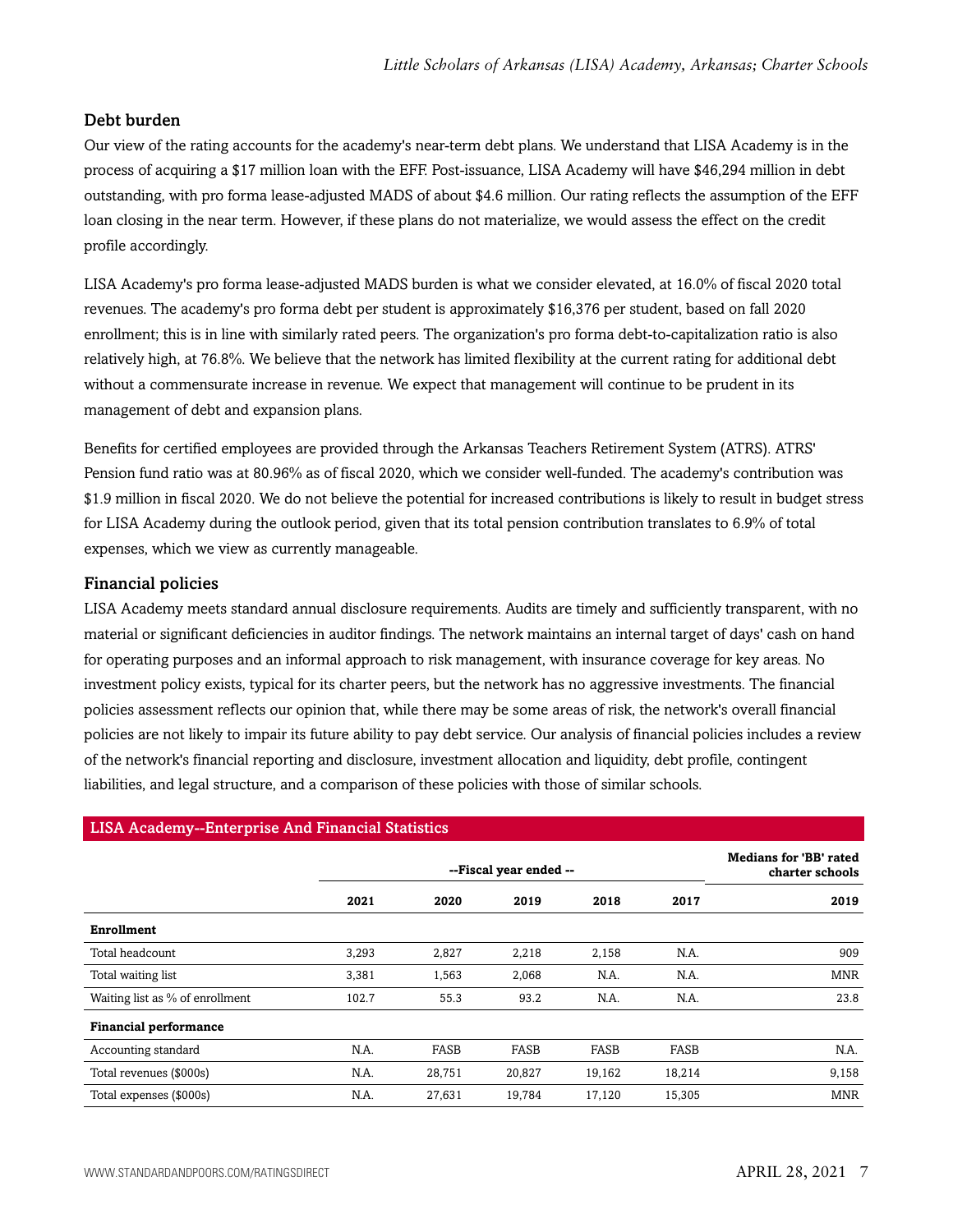#### LISA Academy--Enterprise And Financial Statistics (cont.)

|                                                                 | --Fiscal year ended -- |          |         |         |         | <b>Medians for 'BB' rated</b><br>charter schools |
|-----------------------------------------------------------------|------------------------|----------|---------|---------|---------|--------------------------------------------------|
|                                                                 | 2021                   | 2020     | 2019    | 2018    | 2017    | 2019                                             |
| EBIDA (\$000s)                                                  | N.A.                   | 3,443    | 3.088   | 3,059   | 3,865   | MNR                                              |
| EBIDA margin (%)                                                | N.A.                   | 12.0     | 14.8    | 16.0    | 21.2    | 15.4                                             |
| Excess revenues over expenses (\$000s)                          | N.A.                   | 1,120    | 1,043   | 2,042   | 2,909   | MNR                                              |
| Excess income margin $(\%)$                                     | N.A.                   | 3.9      | 5.0     | 10.7    | 16.0    | 2.5                                              |
| Operating lease expense (\$000)                                 | N.A.                   | 908      | 927     | 1,379   | 776     | MNR                                              |
| Pension/OPEB adjustments (\$000)                                | N.A.                   | N.A.     | N.A.    | N.A.    | N.A.    | <b>MNR</b>                                       |
| Lease-adjusted annual debt service<br>(\$000)                   | N.A.                   | 2,570    | 2,354   | 1,903   | 1,314   | MNR                                              |
| Lease-adjusted annual debt service<br>coverage (x)              | N.A.                   | 1.69     | 1.71    | 2.33    | 3.53    | MNR                                              |
| Lease-adjusted annual debt service<br>burden (% total revenues) | N.A.                   | 8.9      | 11.3    | 9.9     | 7.2     | <b>MNR</b>                                       |
| Lease-adjusted MADS (\$000s)                                    | N.A.                   | 4,861    | 4,861   | 4,861   | 1,208   | 1,336                                            |
| Lease-adjusted MADS coverage (x)                                | N.A.                   | 0.90     | 0.83    | 0.91    | 3.84    | 1.20                                             |
| Lease-adjusted MADS burden (% total<br>revenues)                | N.A.                   | 16.9     | 23.3    | 25.4    | 6.6     | 12.8                                             |
| Pro forma MADS (\$000s)                                         | N.A.                   | 4,607    | N.A.    | N.A.    | N.A.    | MNR                                              |
| Pro forma lease-adjusted MADS<br>coverage (x)                   | N.A.                   | 0.94     | N.A.    | N.A.    | N.A.    | MNR                                              |
| Pro forma lease-adjusted MADS burden<br>(% total revenues)      | N.A.                   | 16.0     | N.A.    | N.A.    | N.A.    | MNR                                              |
| Total revenue per student (\$)                                  | N.A.                   | 10,170.1 | 9,390.0 | 8,879.5 | N.A.    | MNR                                              |
| <b>Balance sheet metrics</b>                                    |                        |          |         |         |         |                                                  |
| Unrestricted reserves (\$000s)                                  | N.A.                   | 7,562.0  | 6,596.0 | 3,683.0 | 5,286.0 | <b>MNR</b>                                       |
| Days' cash on hand                                              | N.A.                   | 103.3    | 126.0   | 81.1    | 130.1   | 76.90                                            |
| Total long-term debt (\$000s)                                   | N.A.                   | 29,198   | 27,635  | 27,628  | 6,865   | <b>MNR</b>                                       |
| Unrestricted reserves to debt (%)                               | N.A.                   | 26.5     | 24.5    | 13.7    | 80.7    | 10.7                                             |
| Unrestricted net assets as % of expenses                        | N.A.                   | 52.3     | 68.0    | 61.8    | 70.1    | 22.2                                             |
| Debt to capitalization $(\%)$                                   | N.A.                   | 67.6     | 68.0    | 72.9    | 39.8    | 91                                               |
| Debt per student (\$)                                           | N.A.                   | 10,328   | 12,459  | 12,803  | N.A.    | 17,370                                           |
| Pro forma metrics                                               |                        |          |         |         |         |                                                  |
| Pro forma unrestricted reserves (\$000s)                        | N.A.                   | N.A.     | N.A.    | N.A.    | N.A.    | MNR                                              |
| Pro forma days' cash on hand                                    | N.A.                   | N.A.     | N.A.    | N.A.    | N.A.    | MNR                                              |
| Pro forma long-term debt (\$000s)                               | N.A.                   | 46,294   | 27,635  | 27,628  | 6,865   | MNR                                              |
| Pro forma unrestricted reserves to debt<br>$(\%)$               | N.A.                   | N.A.     | N.A.    | N.A.    | N.A.    | MNR                                              |
| Pro forma debt to capitalization (%)                            | N.A.                   | 76.8     | 68.0    | 72.9    | 39.8    | MNR                                              |
| Pro forma debt per student (\$)                                 | N.A.                   | 16,376   | 12,459  | 12,803  | N.A.    | MNR                                              |

N.A.--Not available. N/A--Not applicable. MNR--Median not reported. MADS--Maximum annual debt service. Operating lease expense--Annual amount paid in facilities/capital lease payments; excludes equipment/nonfacility lease payments and excludes payments related to principal and interest on bonds. Net revenue available for debt service = EBIDA + operating lease expense. Lease-adjusted MADS coverage = (net revenue available for debt service + operating lease expense) / (lease-adjusted MADS). Total expenses include pension and OPEB adjustments. Pension and OPEB adjustments = reconciling adjustments made to financial information to account for differences in GASB 68 and GASB 75.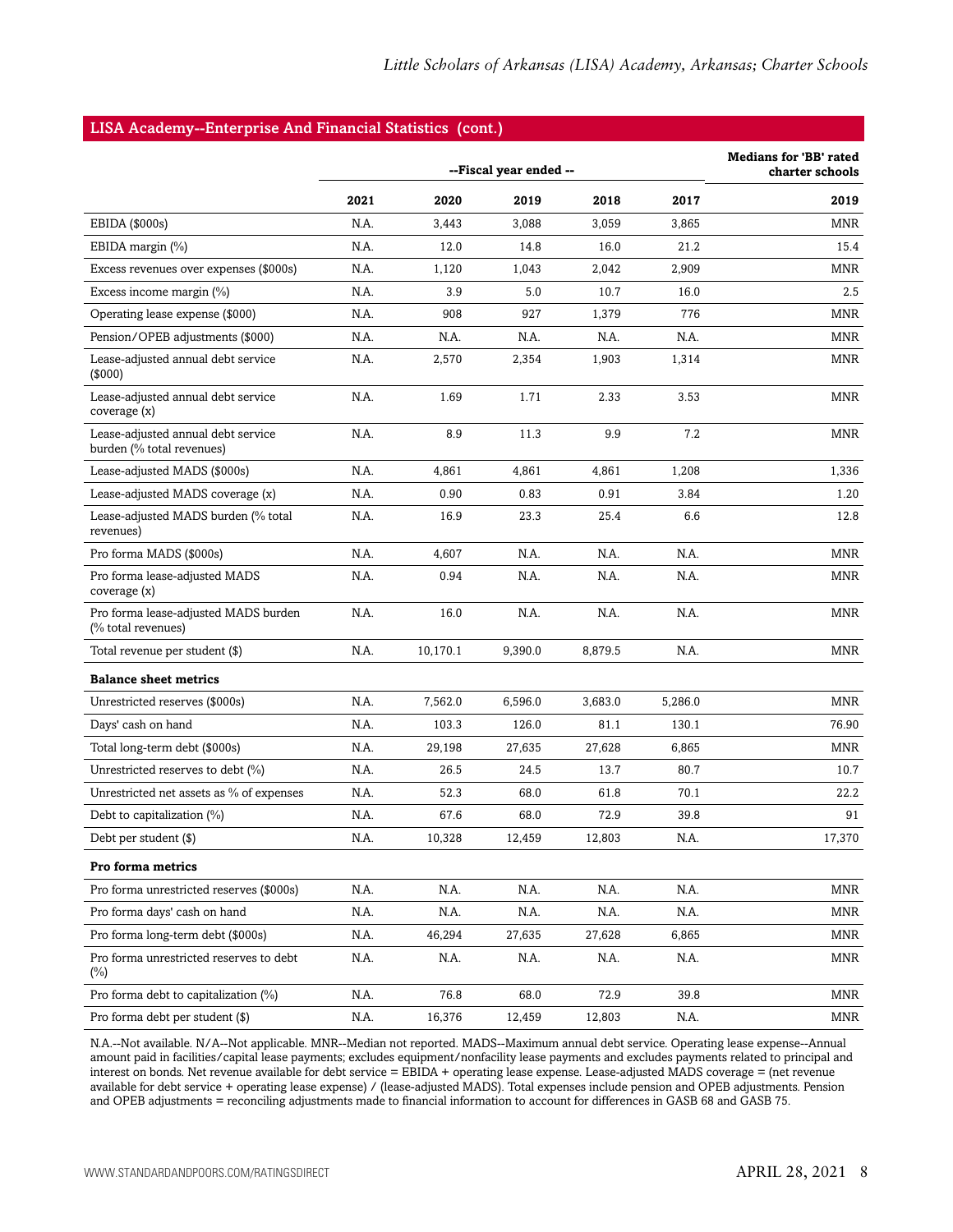# <span id="page-8-0"></span>Related Research

• Through The ESG Lens 2.0: A Deeper Dive Into U.S. Public Finance Credit Factors, April 28, 2020